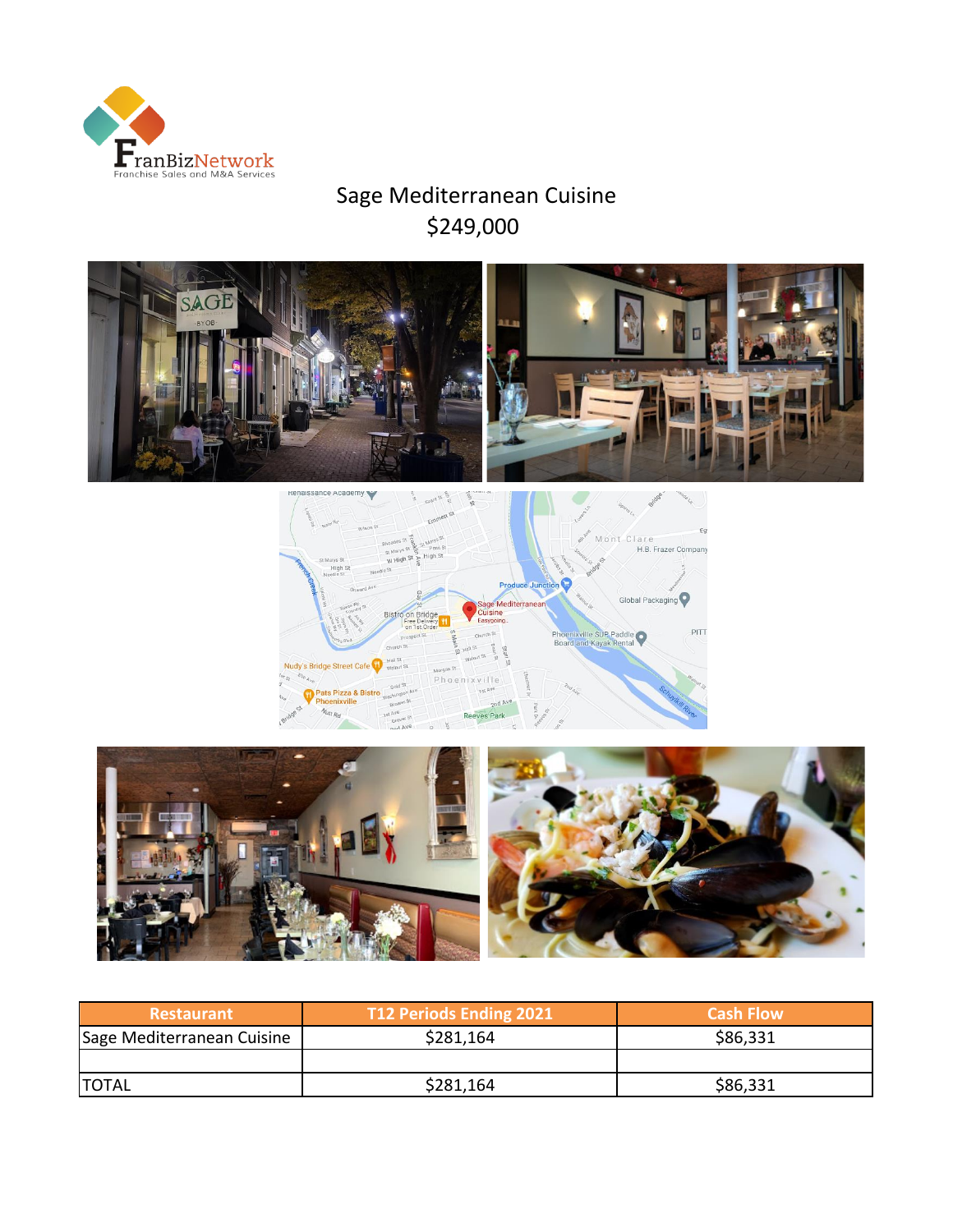

### **CONFIDENTIAL Executive Summary**

| <b>Sage Mediterranean Cuisine</b> | \$249,000 | <b>Purchase Price:</b>      |
|-----------------------------------|-----------|-----------------------------|
| 146 Bridge Street                 | \$281.164 | <b>Total Annual Sales*:</b> |
| Phoenixville, PA 19460            | \$4,000   | Inventory:                  |
|                                   | \$86.331  | Owner Operated Cash Flow**: |
|                                   |           |                             |

**List price does not include inventory or lease security deposits.**

\* T12 Periods Ending 2021

\*\* Cash Flow is a net income projection based on trailing 12 months sales and expenses as stated on Seller's P&Ls. Adjustments are made to reflect brand norms for the region and/or expected<br>increases (decreases in cests, A increases/decreases in costs. Analysis is for proforma purposes only, Buyer should complete his own due diligence review. Ask your agent for summary of adjustments.

#### **Restaurant Information:**

Wonderful opportunity to acquire an established, well-known restaurant. Offering traditional Middle Eastern and Mediterranean dishes in a relaxed space in historical downtown. Serving lunch and dinner w/ BYOB, offers catering and special events. Highly rated, loyal following of regular customers. Fully equipped, lease assignment, 1,500 SF, seating for 55+ with an additional 6 seats outdoors. Turnkey, perfect for an owner operator. Seller willing to train new buyer, menu/recipes included. Seller regretfully selling due to retirement.

#### **Lease Information:**

| Monthly Base Rent: \$3,575                                                                                                                                                                                                                                                                                     | Options: 5 Yrs                    | Security Deposit: \$4,300   |  |  |  |  |  |
|----------------------------------------------------------------------------------------------------------------------------------------------------------------------------------------------------------------------------------------------------------------------------------------------------------------|-----------------------------------|-----------------------------|--|--|--|--|--|
| Percentage Rent: None                                                                                                                                                                                                                                                                                          | CAM: Included                     | Real Property Available: No |  |  |  |  |  |
| Expiration: 6/1/2024                                                                                                                                                                                                                                                                                           | Monthly Property Tax: Included    | Increases: 3%               |  |  |  |  |  |
| <b>Location Details:</b>                                                                                                                                                                                                                                                                                       |                                   |                             |  |  |  |  |  |
| Business Established: 6/1/2014                                                                                                                                                                                                                                                                                 | Building Type: Historic Bldg.     | Building Size: 1500 SF      |  |  |  |  |  |
| Owner Since: 6/1/2014                                                                                                                                                                                                                                                                                          | Seating: 55                       | Employees: 9                |  |  |  |  |  |
| Hours of Operation: 11:30a - 10:30p Tues-Sun                                                                                                                                                                                                                                                                   | Licenses Needed: Business, Health | Equipment Value: \$40,000   |  |  |  |  |  |
| Great downtown location on Bridge Street in historical district, crossroad is Main Street. Across the street is a luxury village of homes and apartments. Phoenixville is 45<br>minutes northwest of Philadelphia. Nearby restaurants include: Iron Hill Brewery, Sedona Taphouse, El Burrito, and il Granoio. |                                   |                             |  |  |  |  |  |

#### **Remember you have agreed to keep all FranBizNetwork listings confidential.**

Please remember you are bound by a confidentiality agreement and cannot share the location or any details about the business you are considering buying. Please direct any questions you might have for the Seller to your FranBizNetwork agent Patti Schenk. Feel free to visit the location(s) as a customer, but be discreet and do not ask questions of employees, managers, or other customers. Please do not draw unneccessary attention to yourself, as rumors of a pending sale can hurt the business.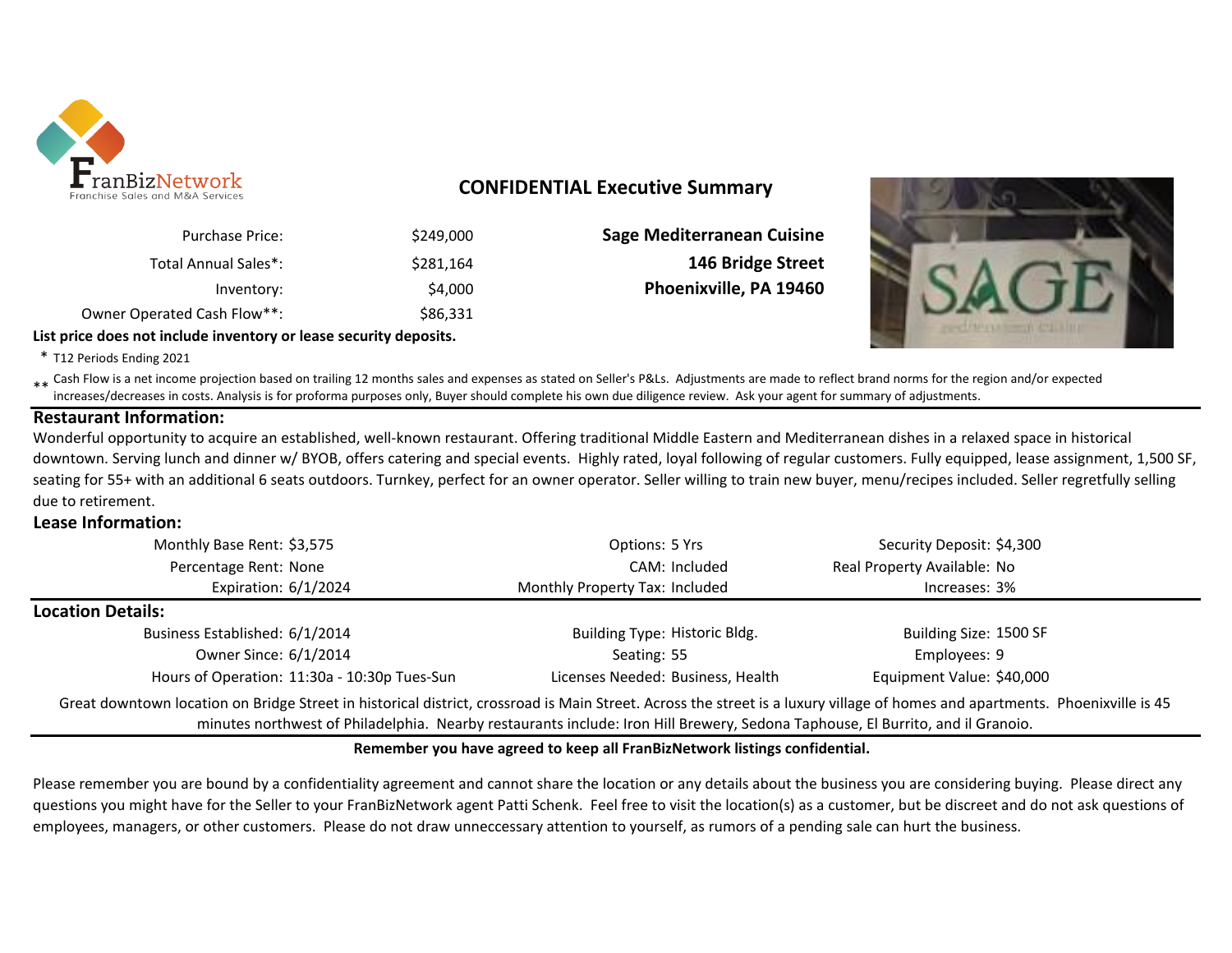

#### **SALES BY PERIOD**

#### **Sage Mediterranean Cuisine**

|         | <b>P1</b>  | P <sub>2</sub> | P <sub>3</sub> | <b>P4</b> | <b>P5</b> | <b>P6</b> | <b>P7</b> | P <sub>8</sub> | P <sub>9</sub> | <b>P10</b> | <b>P11</b> | <b>P12</b> | <b>TOTAL</b> |
|---------|------------|----------------|----------------|-----------|-----------|-----------|-----------|----------------|----------------|------------|------------|------------|--------------|
| 2019    | \$21,597   | \$20,684       | \$19,552       | \$20,887  | \$21,422  | \$21,201  | \$21,400  | \$21,600       | \$21,041       | \$20,894   | \$21,411   | \$27,480   | \$259,169    |
| 2020    | \$18,541   | \$12,855       | \$11,855       | \$15,741  | \$19,387  | \$18,942  | \$21,011  | \$20,320       | \$21,041       | \$21,655   | \$20,325   | \$22,987   | \$224,660    |
| \$ +/-  | ( \$3,056) | (57, 829)      | (57, 697)      | (55, 146) | (52,035)  | (52, 259) | (5389)    | (51, 280)      | \$0            | \$761      | (51,086)   | (54, 493)  | ( \$34, 509) |
| $% +/-$ | $-14%$     | $-38%$         | $-39%$         | $-25%$    | $-9%$     | $-11%$    | $-2%$     | $-6%$          | 0%             | 4%         | -5%        | $-16%$     | $-13%$       |
|         |            |                |                |           |           |           |           |                |                |            |            |            |              |
| 2020    | \$18,541   | \$12,855       | \$11,855       | \$15,741  | \$19,387  | \$18,942  | \$21,011  | \$20,320       | \$21,041       | \$21,655   | \$20,325   | \$22,987   | \$224,660    |
| 2021    | \$23,430   | \$22,541       | \$22,544       | \$22,787  | \$23,332  | \$23,414  | \$22,988  | \$23,847       | \$22,422       | \$23,377   | \$24,608   | \$25,874   | \$281,164    |
| $5 +/-$ | \$4,889    | \$9,686        | \$10,689       | \$7,046   | \$3,945   | \$4,472   | \$1,977   | \$3,527        | \$1,381        | \$1,722    | \$4,283    | \$2,887    | \$56,504     |
| $% +/-$ | 26%        | 75%            | 90%            | 45%       | 20%       | 24%       | $9\%$     | 17%            | 7%             | 8%         | 21%        | 13%        | 25%          |
|         |            |                |                |           |           |           |           |                |                |            |            |            |              |
| 2021    | \$23,430   | \$22,541       | \$22,544       | \$22,787  | \$23,332  | \$23,414  | \$22,988  | \$23,847       | \$22,422       | \$23,377   | \$24,608   | \$25,874   | \$281,164    |
| 2022    | \$0        | \$0            | \$0            | \$0       | \$0       | \$0       | \$0       | \$0            | \$0            | \$0        | \$0        | \$0        | \$0          |
| $5 +/-$ |            |                |                |           |           |           |           |                |                |            |            |            | \$0          |
| $% +/-$ |            |                |                |           |           |           |           |                |                |            |            |            |              |